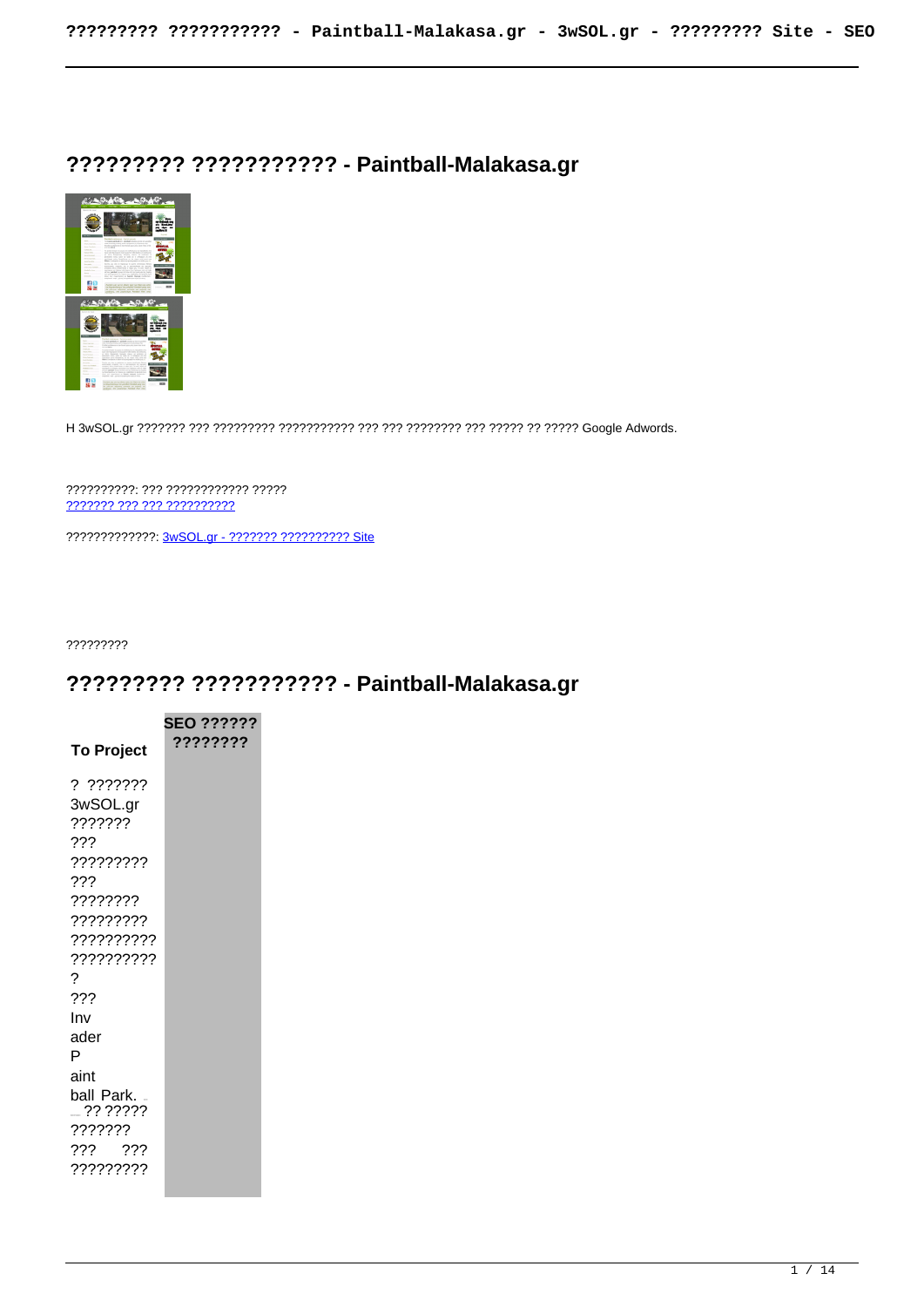| ???<br>?????????<br>??????????<br>?????<br>Paintball<br>????<br>??????, ??<br>?????????<br>??????????<br>?????????<br>???? ???<br>??? ????<br>?????????<br>??????????<br>?????????<br>?????? ??<br>Paintball. | H 3wSOL.gr |  |
|---------------------------------------------------------------------------------------------------------------------------------------------------------------------------------------------------------------|------------|--|
| ?????????<br>www.Paint<br>ball-Malaka<br><u>sa.gr</u> ?? ??<br>?????????<br>???<br>?????????<br>?????????<br>??<br>Paintball,                                                                                 | ?????????? |  |
| ???<br>??<br>?????<br>????? ??<br>?????????<br>??? ??? ??<br>?????????<br>?????????<br>?????????.                                                                                                             |            |  |
|                                                                                                                                                                                                               | ????????   |  |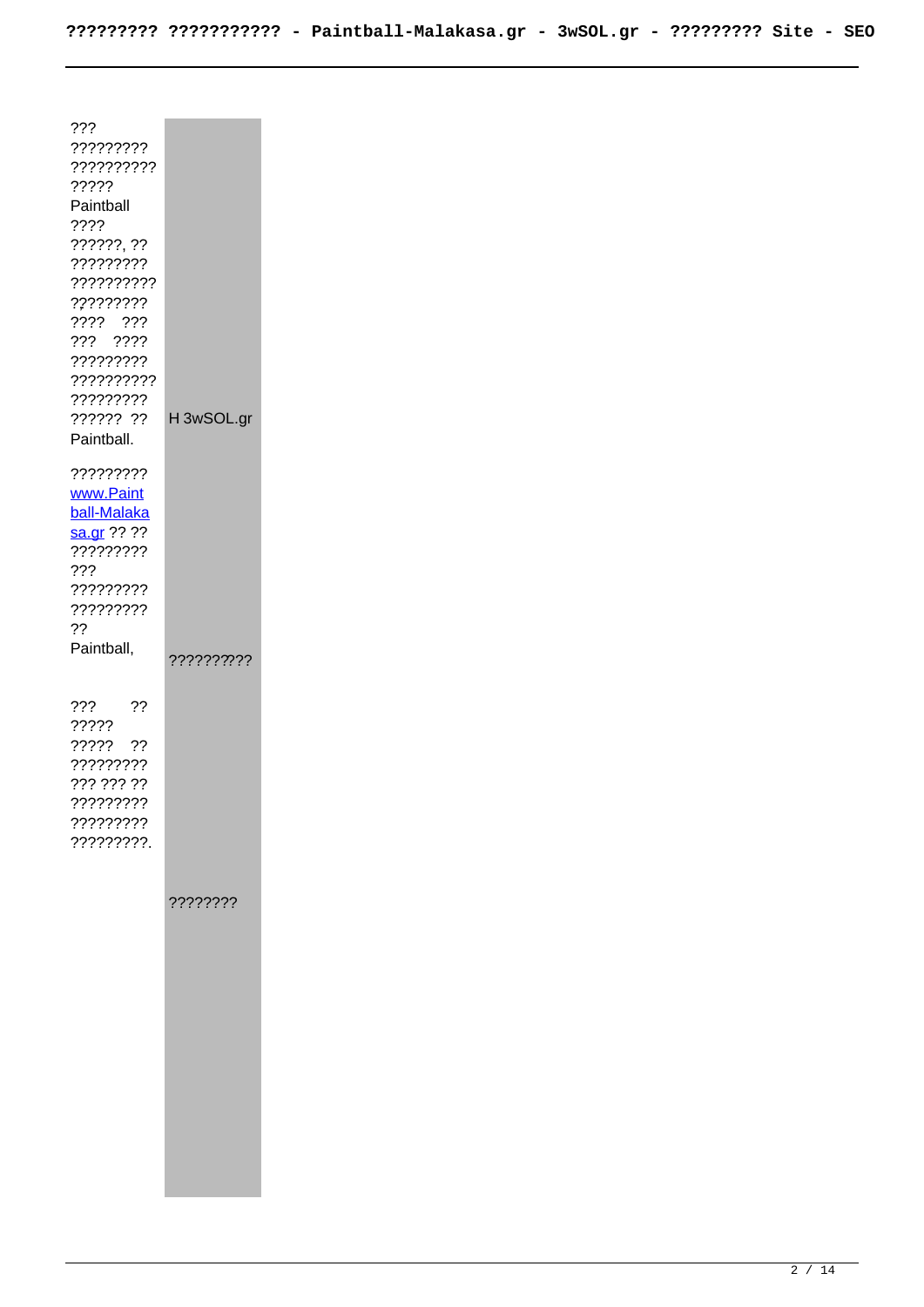| ??        | ??? ?????   |  |
|-----------|-------------|--|
| ????????  | ??<br>????? |  |
| ????????  | Google      |  |
| ????????? | Adwords.    |  |
|           |             |  |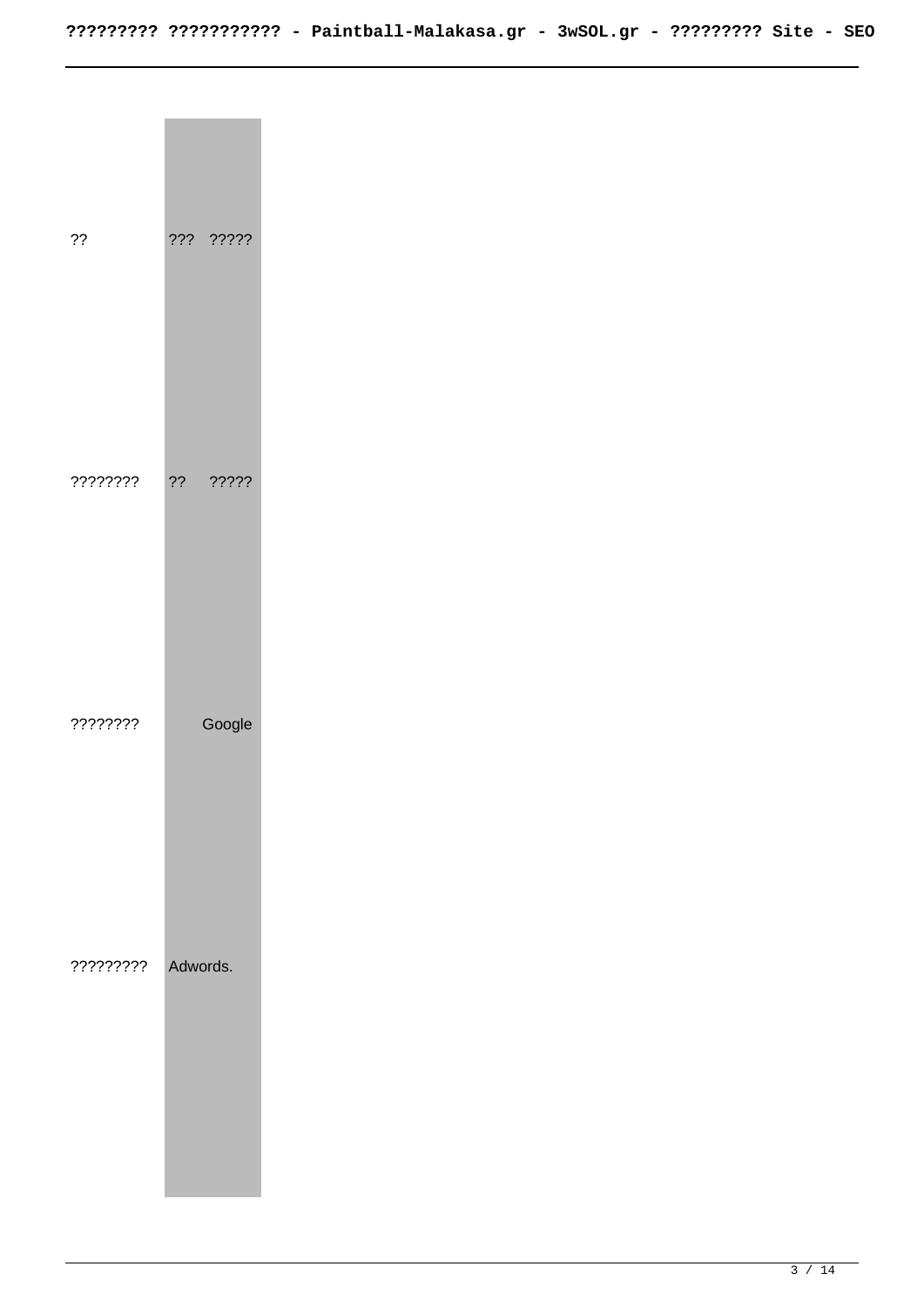| ???? ???  | ???? ???     |  |
|-----------|--------------|--|
| ??????    | ????, ?????  |  |
| ??        | ????????     |  |
| www.Paint | $?$ ??<br>?? |  |
|           |              |  |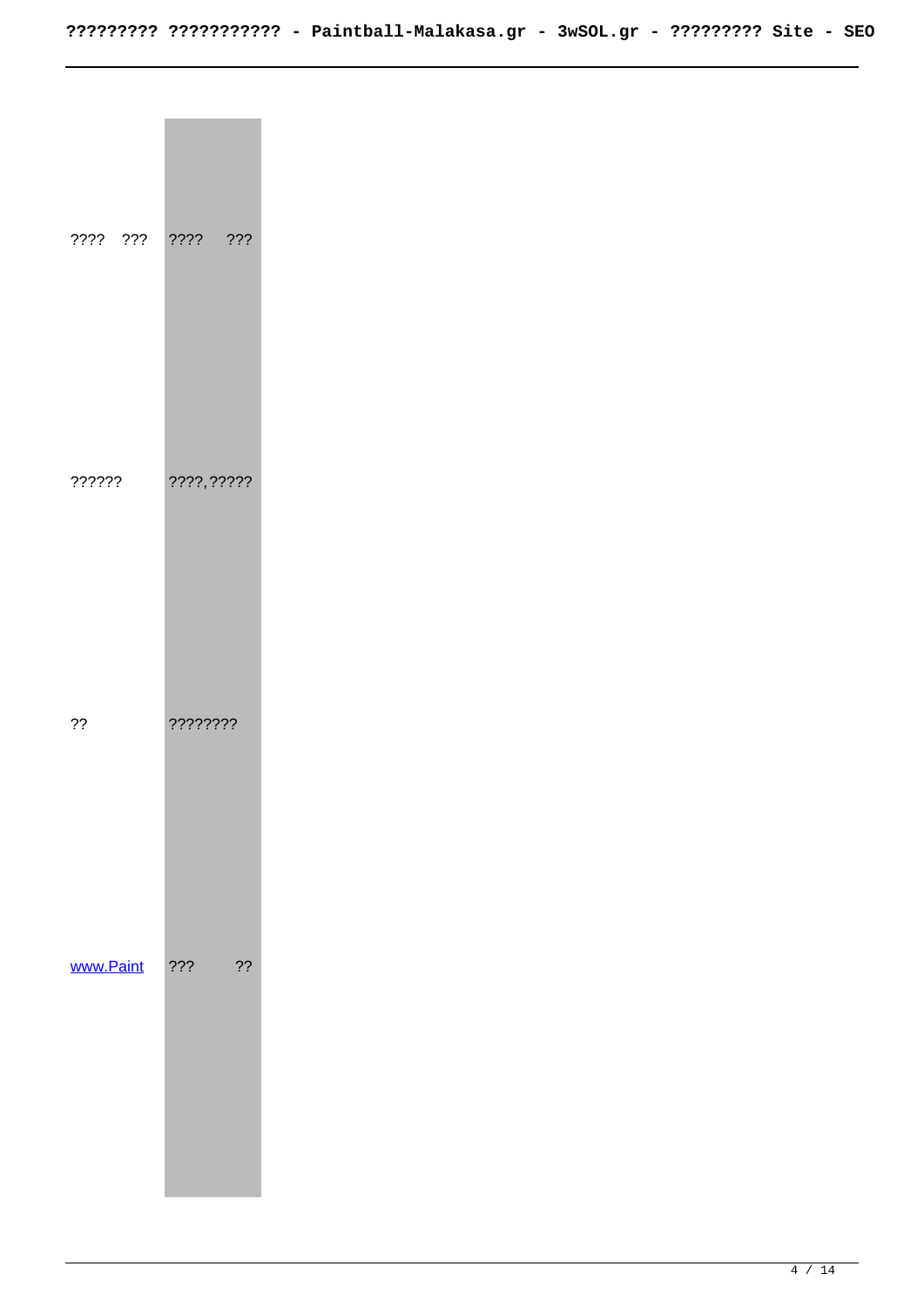| ball-Malaka | project    |  |  |
|-------------|------------|--|--|
| sa.gr       | ?????????  |  |  |
| ?????????   | banners??? |  |  |
| ??? ?????   | ?????????? |  |  |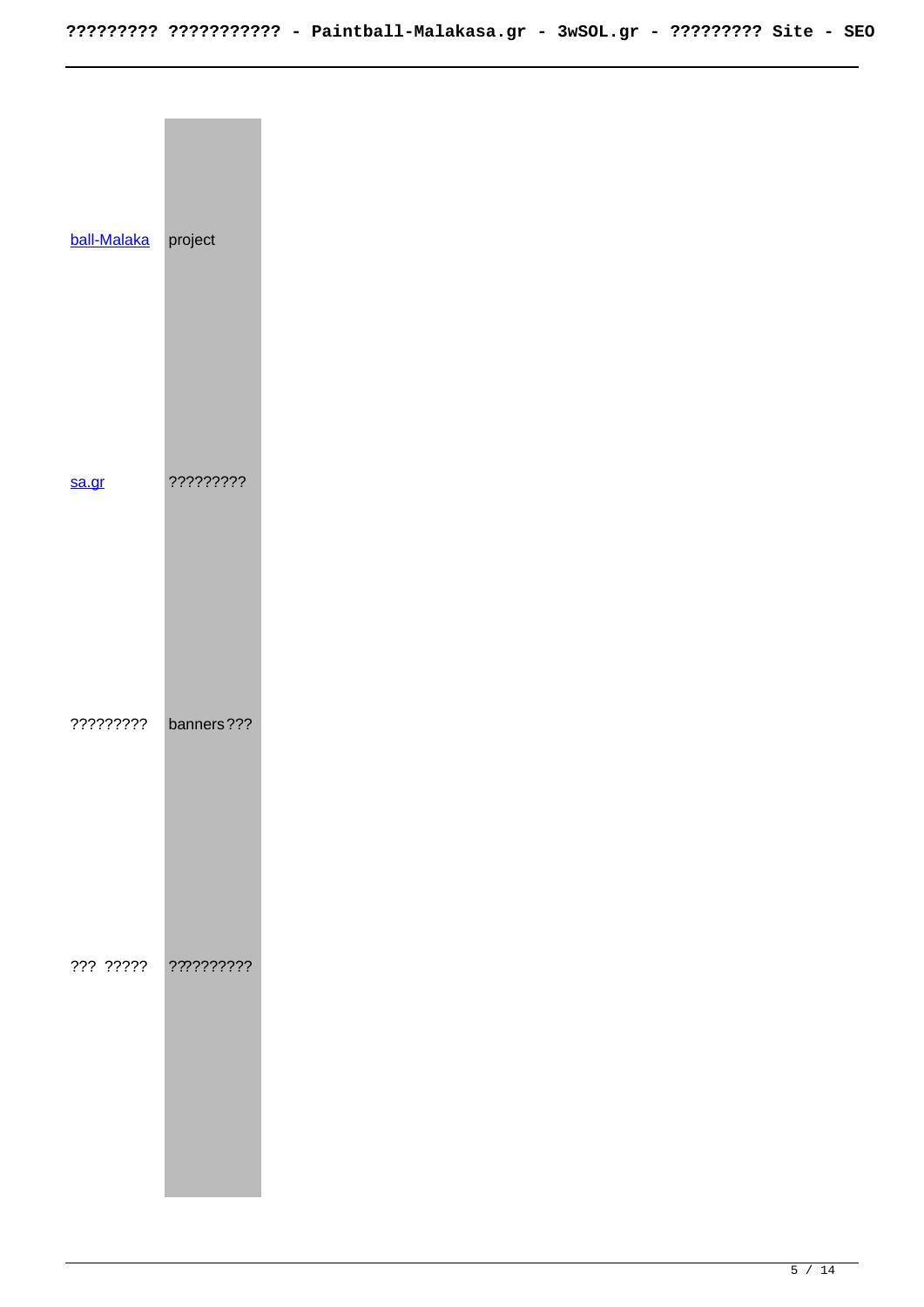???? ?? ???  $???.$ ?????????? ?????????? ????????  $\tilde{?}$ ????????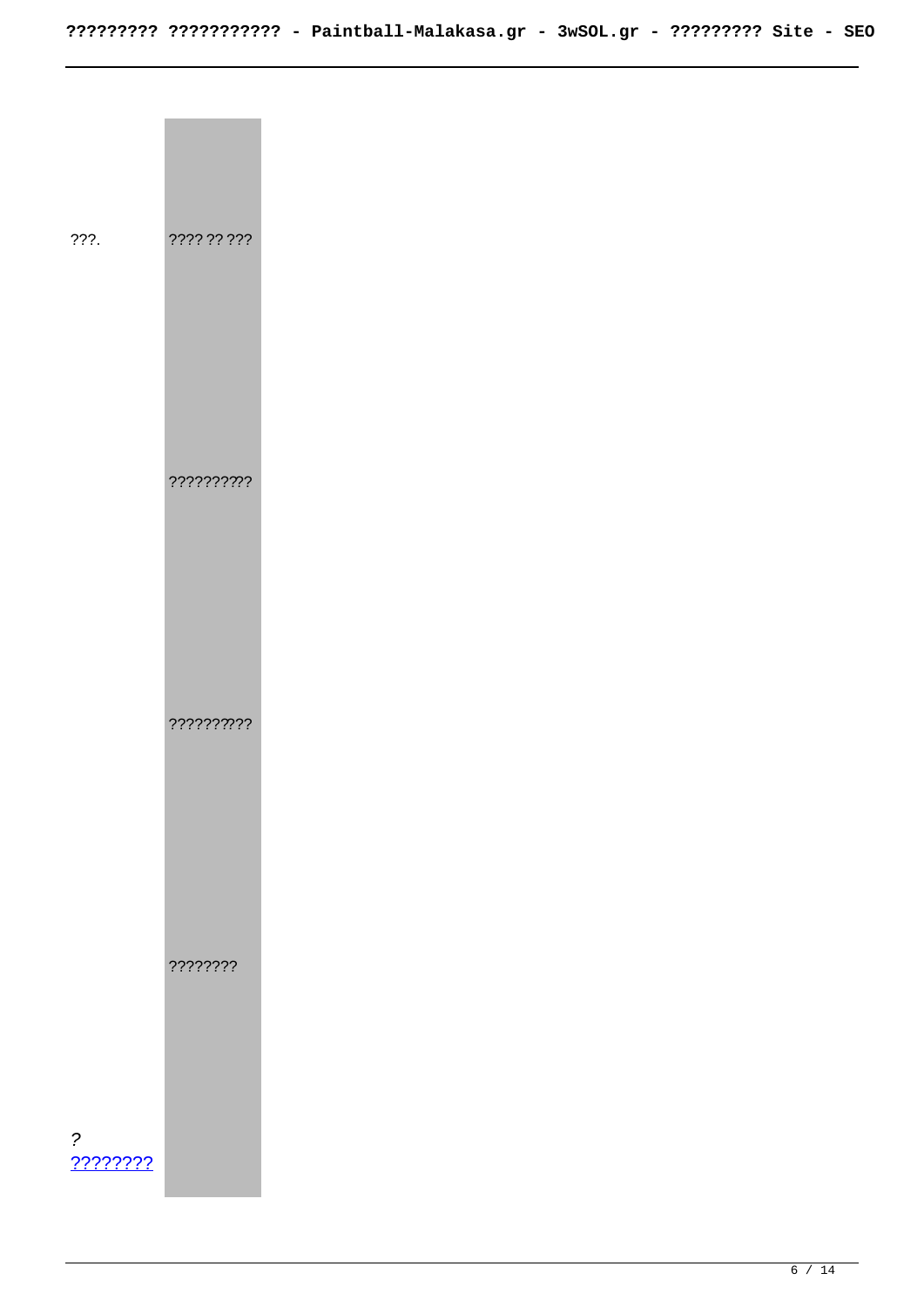| <u>???????</u><br>????????<br><u>????????</u>   |             |
|-------------------------------------------------|-------------|
| ???<br>$\overline{2}$                           |             |
| ????? ??                                        |             |
| ? ? ? ? ? ?                                     | ??????????  |
| ???????                                         |             |
| ?????                                           |             |
| ????????                                        |             |
| ???????                                         |             |
| ????????                                        |             |
| ???????                                         |             |
| ????????                                        |             |
| ???????                                         |             |
| ????????                                        |             |
| 2<br>???                                        | ??????????  |
| ????????                                        |             |
| ????????                                        |             |
| ???????                                         |             |
| 222                                             |             |
| internet.                                       |             |
| ???????                                         |             |
| ???????                                         |             |
| ?????                                           |             |
| ????                                            |             |
| ???????                                         |             |
| ???????.                                        | 77777777777 |
| ????????                                        |             |
| ???? ???                                        |             |
| 222                                             |             |
| ????????                                        |             |
| ???                                             |             |
| ???                                             |             |
| <u>????????</u>                                 |             |
|                                                 |             |
| $??\,\!\!\begin{array}{cc} ?? \ ?? \end{array}$ |             |
| 400€                                            | ?.          |
|                                                 |             |
|                                                 |             |
|                                                 |             |
|                                                 |             |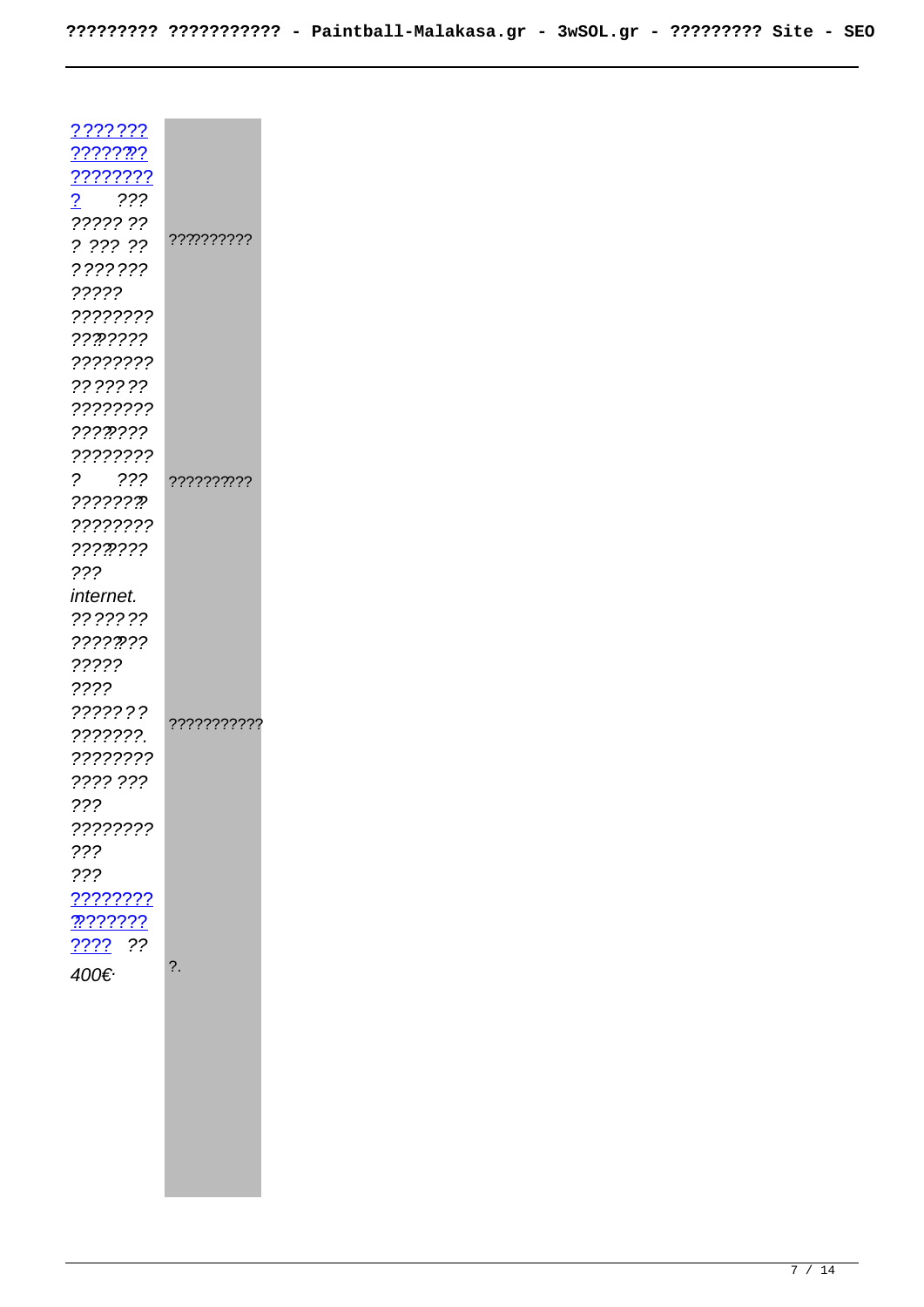?

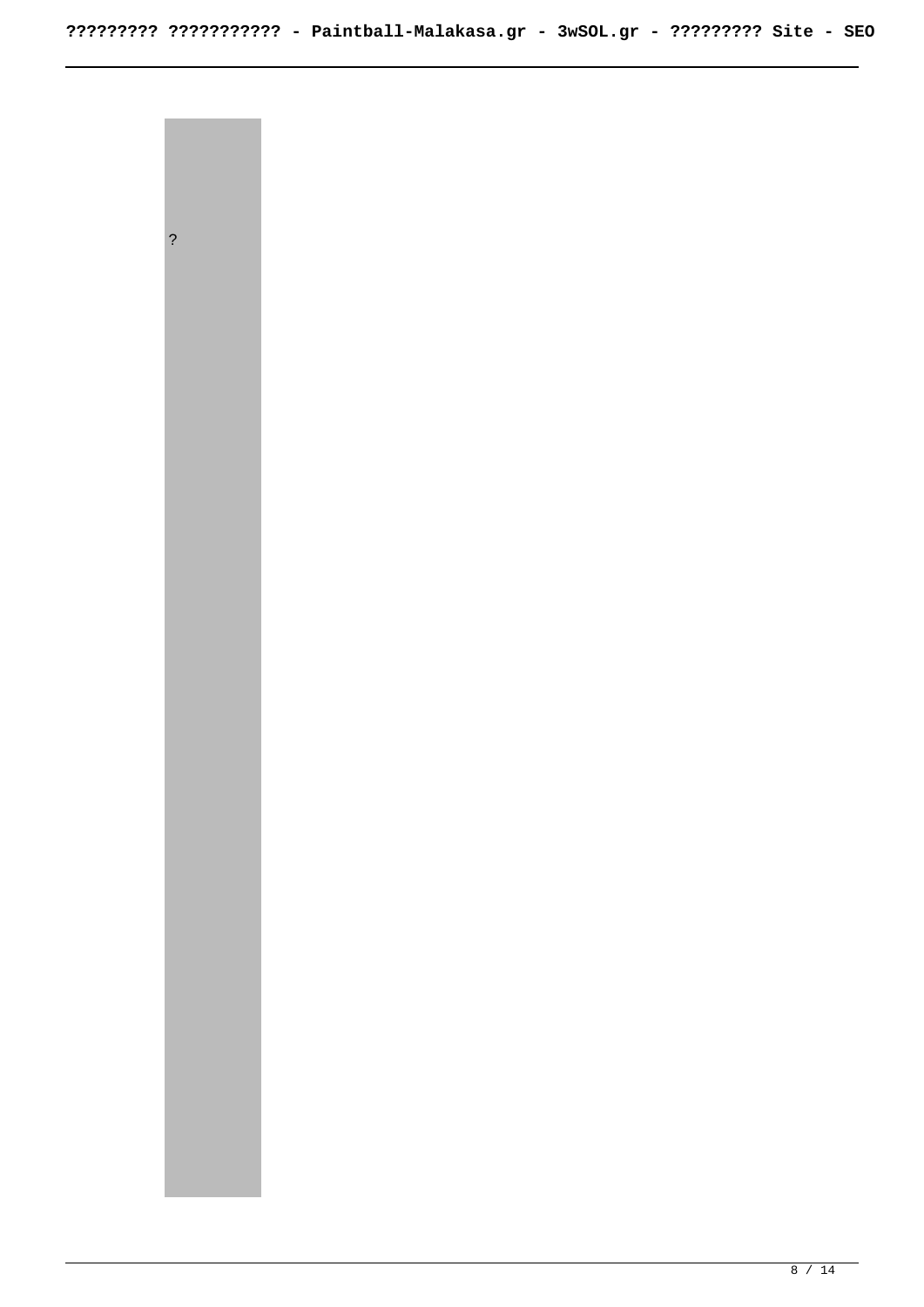| ????? ???? |
|------------|
| ?????????? |
| ?? joomla, |
| ????? SEO  |
|            |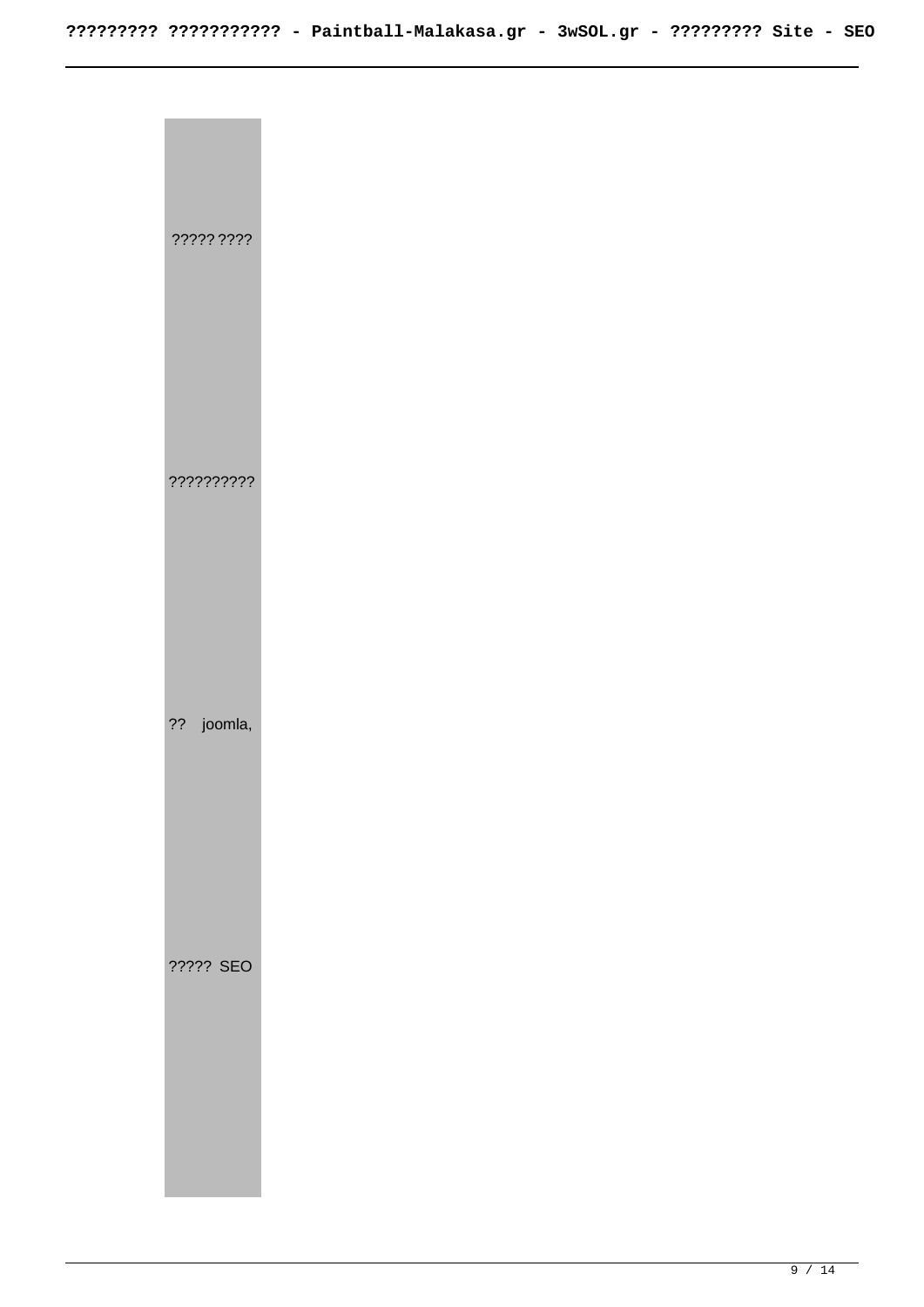| friendly ??? |  |  |  |
|--------------|--|--|--|
| ???          |  |  |  |
| ????????     |  |  |  |
| ??????????   |  |  |  |
|              |  |  |  |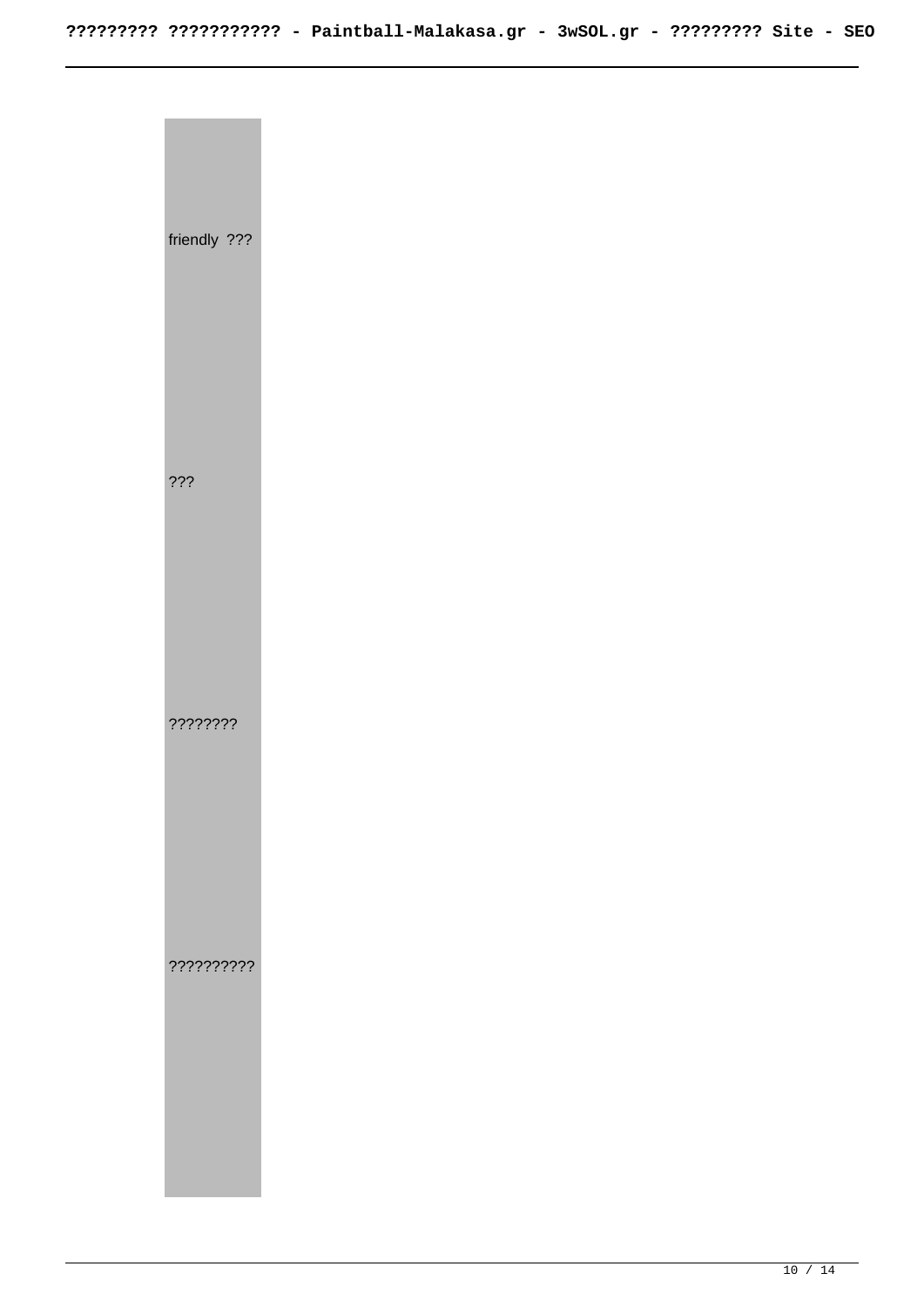| ????        |  |  |  |
|-------------|--|--|--|
| ??????????  |  |  |  |
| ?????????   |  |  |  |
| ???? ??? ?? |  |  |  |
|             |  |  |  |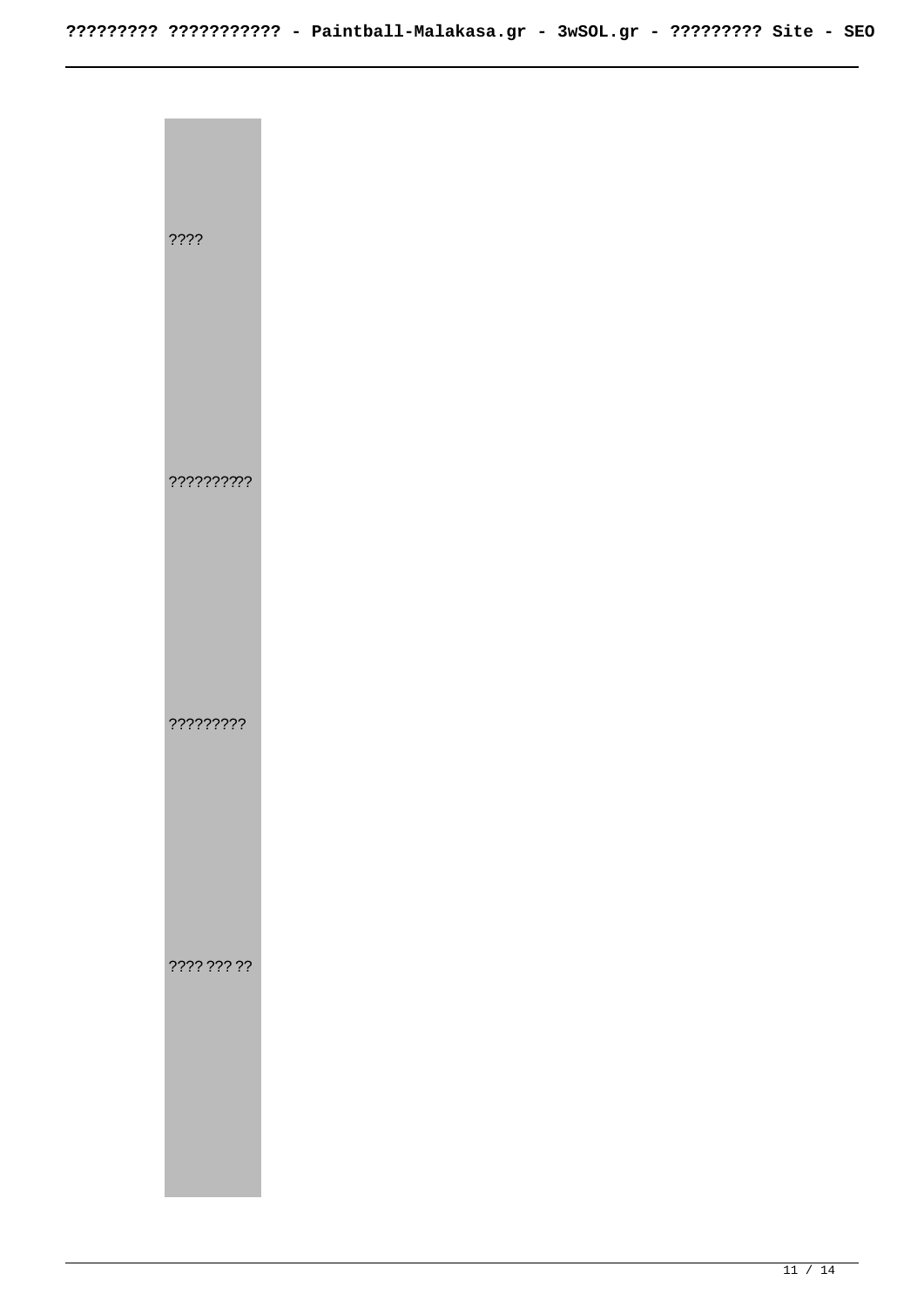| ?????????  |  |  |
|------------|--|--|
| ??? Google |  |  |
| ????? ???  |  |  |
| ????????   |  |  |
|            |  |  |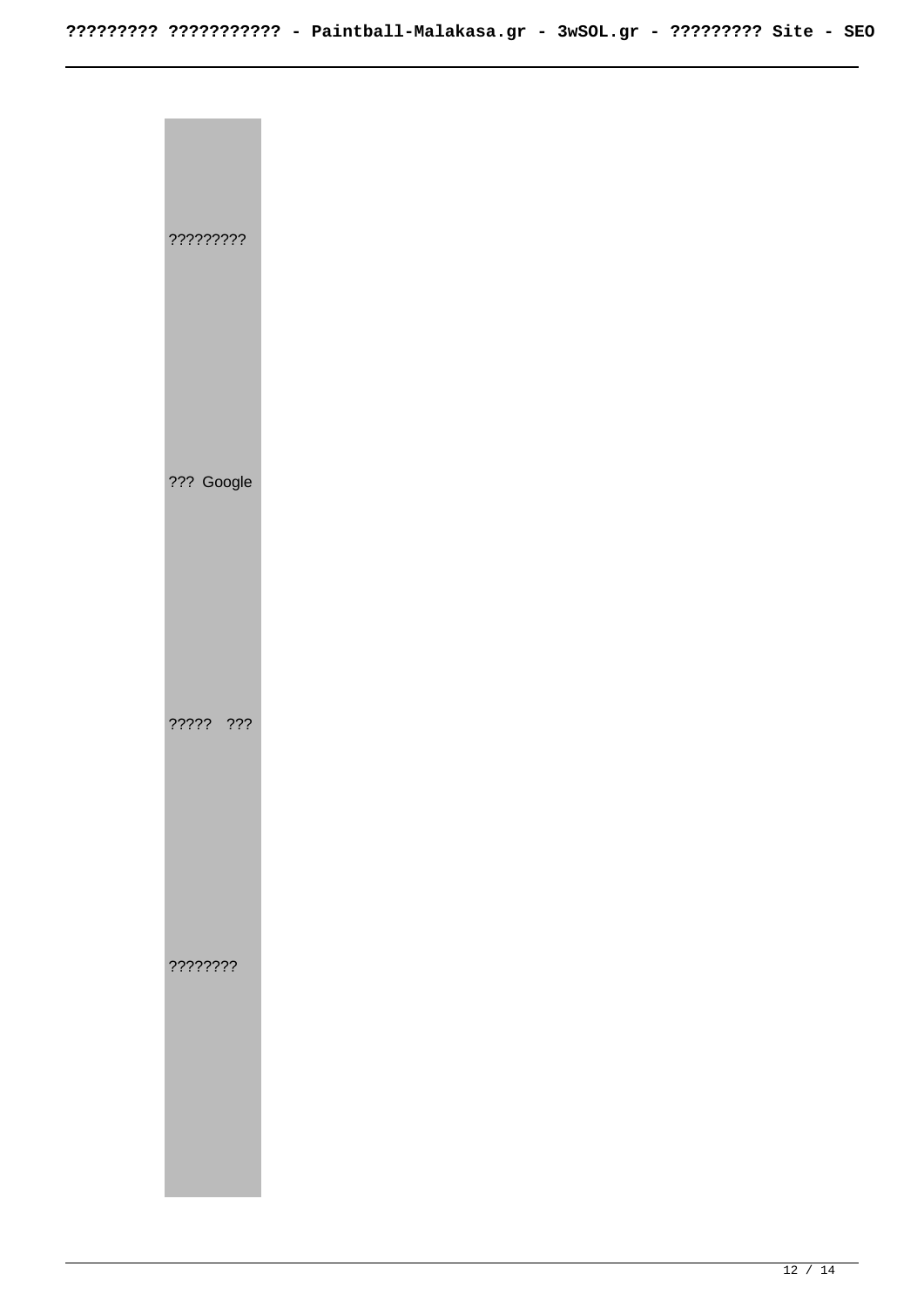| ?????      |  |  |  |
|------------|--|--|--|
| ?????????? |  |  |  |
| $?$ ??     |  |  |  |
| ????????   |  |  |  |
|            |  |  |  |